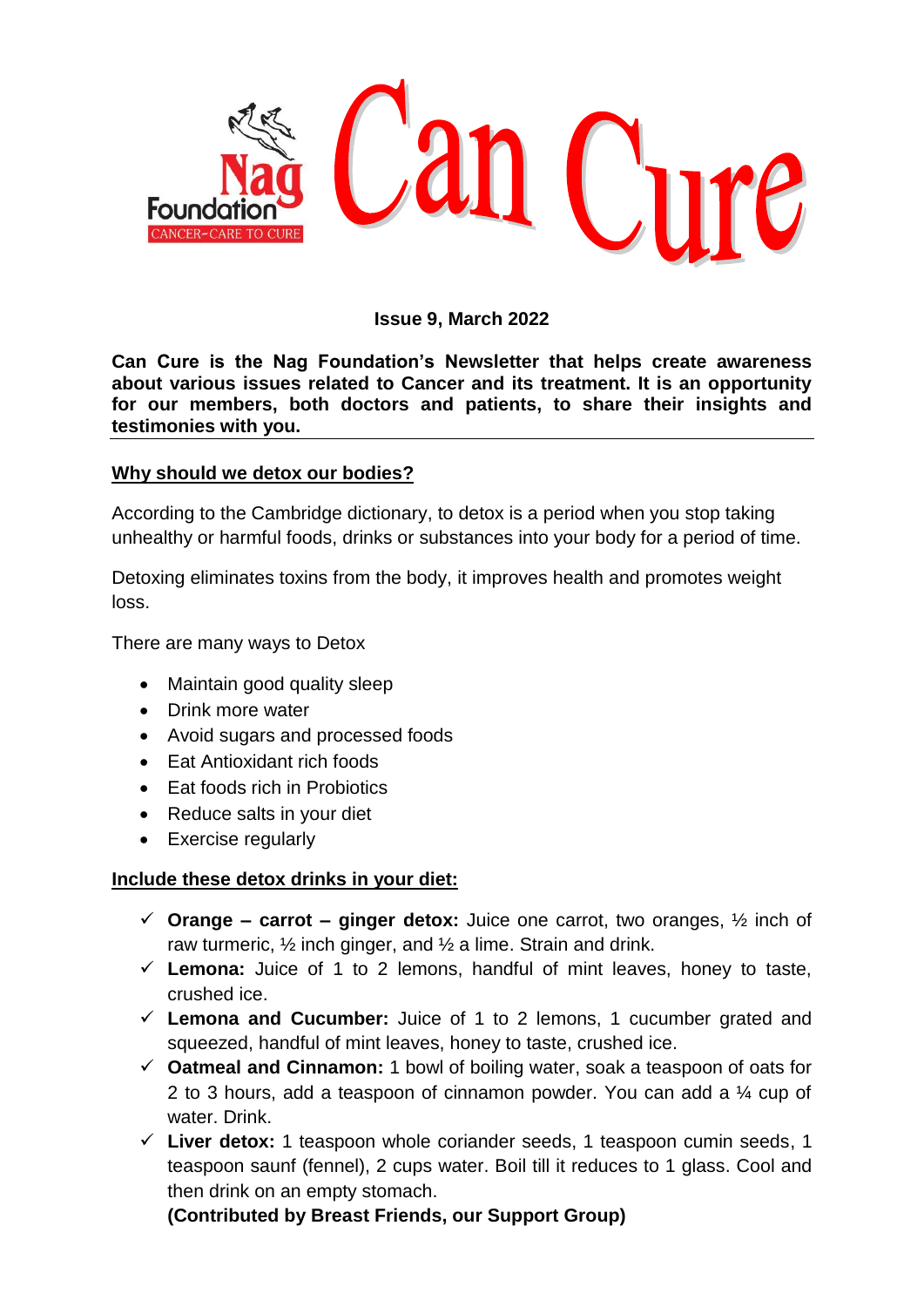# **Cancer Awareness and Screening**

February 4<sup>th</sup> is celebrated as World Cancer Day. It is an international awareness day led by the Union for International **Cancer** Control (UICC) to raise worldwide attention and inspire action for a **Cancer**-free world. Cancer awareness is the key to early detection and health seeking behaviours. At the Nag Foundation, talks were organized to destigmitize cancer. Keeping the Covid situation in mind, the awareness sessions were online

Dr. Shona Nag had a Q&A with Mrs Sonia Konjeti, the founder of PULA (Pune Ladies). It was very informative and well received.

On 4<sup>th</sup> February, Ketto arranged an online conversation with Dr. Shona Nag, who shared her insights in conversation with actor Kunal Kapoor. This was moderated by Dr. Sonia Basu, V.P. Ketto.

To watch this informative session visit<https://fb.watch/aZXLsroYB3/>

Dr. Shriniwas Kulkarni , Consultant Medical Oncologist, Sahyadri Hospital,

Hadapsar, addressed the myths surrounding cancer and its treatment.



**An Oral & Breast Awareness and Screening camp for the employees and staff of Malaka Spice restaurant in Pune.**

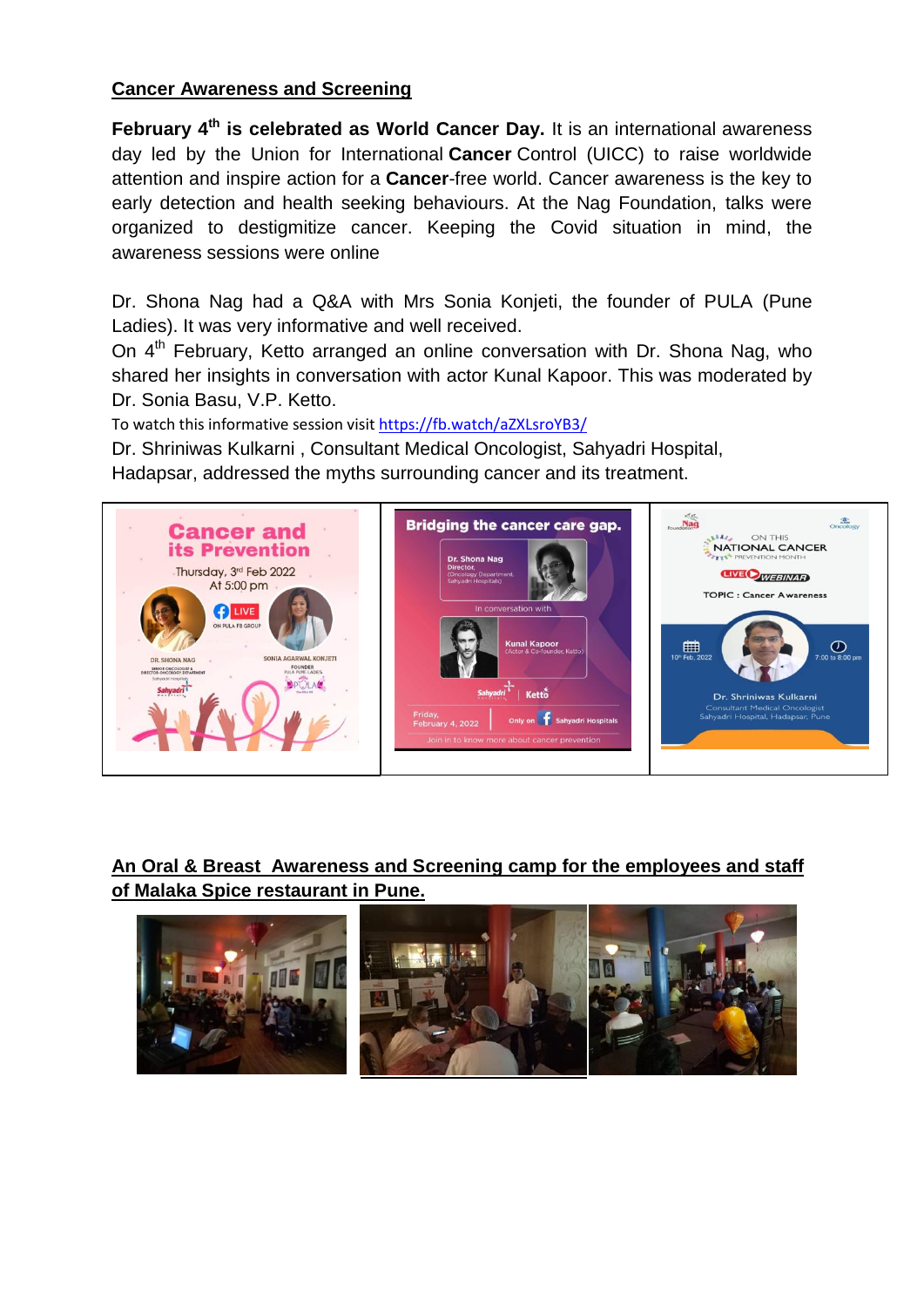# **Patient Support & Rehabilitation**

Breast Friends, our support group, had an offline meeting on 25<sup>th</sup> February. Dr. Smita Gaikwad spoke on the role of Ayurveda in maintaining a healthy body. She patiently answered the queries and doubts of the participants.



Panchshil Foundation sponsored a special Women's Day Lunch for the members and volunteers of the Nag Foundation at the Ritz Carlton Hotel, Pune. It was an afternoon of laughter, camaraderie and good food. A big thank you to the Panchshil Foundation.



**A new initiative for the Foundation – a Weekly Clinic has been started at Nag Foundation, Koregaon Park, by Dr. Shona Nag & Dr. Shri Inamdar.** 

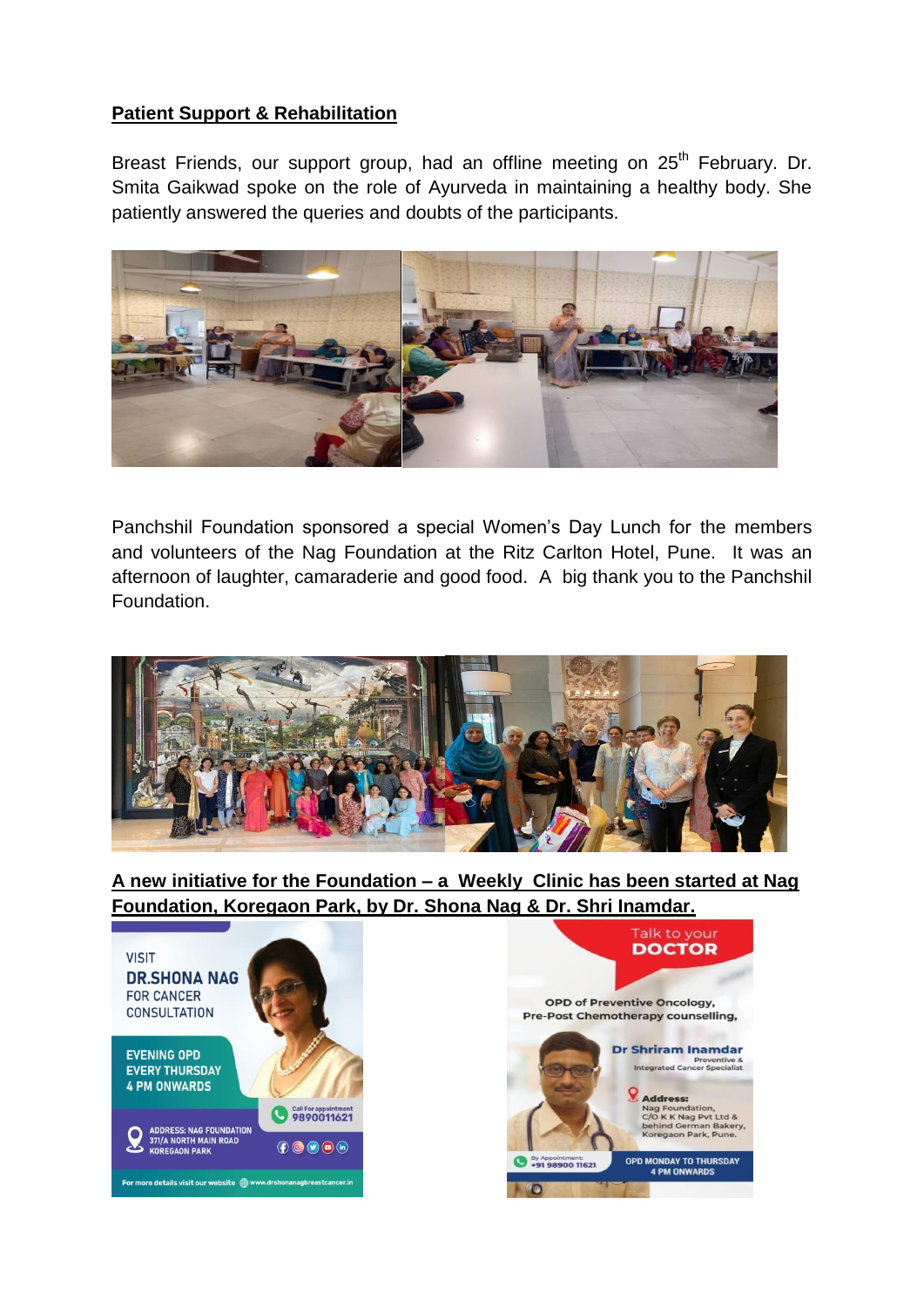**Two of our beautiful and brave Breast Cancer Survivors walked a fashion ramp to showcase the strength and the Never Say Die spirit of our survivors.** 



**On a special note, one of our patients, Priyanka Shroff, was pregnant when s**he was diagnosed with breast cancer. Dr. Shona Nag, Founder and Managing Trustee was with her the whole way. Today, we see the beautiful and happy family.